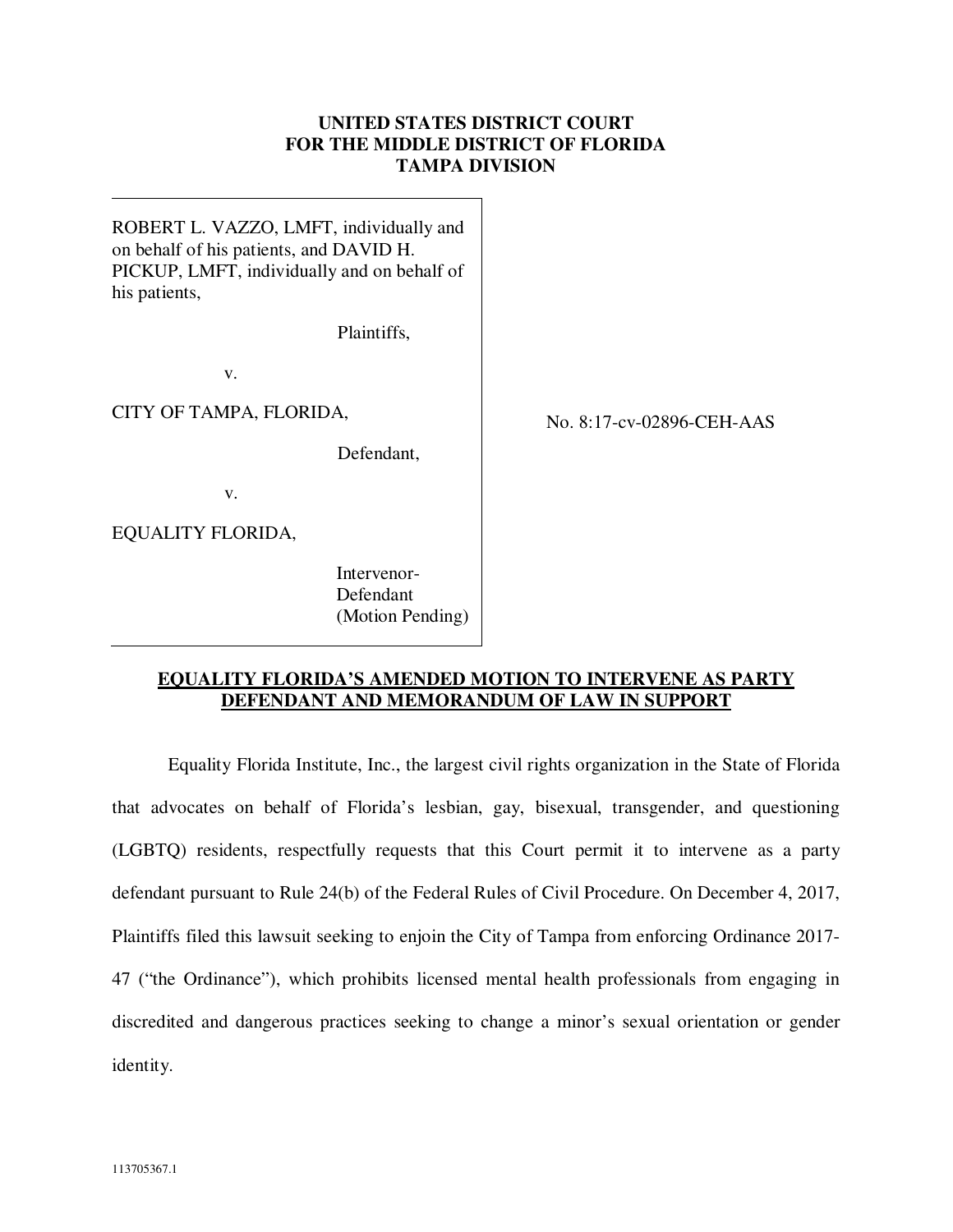Equality Florida was one of the primary organizational sponsors of the Ordinance. Its 302,000 members include some of the very Tampa residents who are most in need of the protections the Ordinance provides, including LGBTQ children at risk of being subjected to conversion therapy and their parents.

The Court should permit Equality Florida to intervene. Equality Florida's timely intervention as a party in this action would not expand the issues before the Court, prejudice any party, or cause any delay in the existing case schedule. Instead, Equality Florida's unique position as a primary sponsor of the challenged law and its deep understanding of the scientific and medical consensus rejecting the prohibited and injurious practices would assist the Court in efficiently adjudicating the existing parties' rights.

Intervention is thus appropriate because Equality Florida will provide "a helpful, alternative viewpoint from the vantage of some persons who have undergone [conversion therapy] or are potential patients of treatment that will aid the court in resolving plaintiffs' claims fully and fairly." *King v. Christie*, 981 F. Supp. 2d 296, 310 (D.N.J. 2013) (quoting *Pickup v. Brown*, 2:12-cv-02497, 2012 WL 6024387, at \*4 (E.D. Cal. Dec. 4, 2012) (internal quotation marks omitted)) (permitting intervention by statewide LGBTQ rights advocacy organization to defend conversion therapy ban), *aff'd*, 767 F.3d 216, 246 (3d Cir. 2014).

#### **FACTUAL BACKGROUND**

#### **A. The Challenged Ordinance**

The Ordinance prohibits "any person who is licensed by the State of Florida to provide professional counseling . . . including but not limited to, medical practitioners, osteopathic practitioners, psychologists, psychotherapists, social workers, marriage and family therapists, and licensed counselors" from "practic[ing] conversion therapy efforts on any individual who is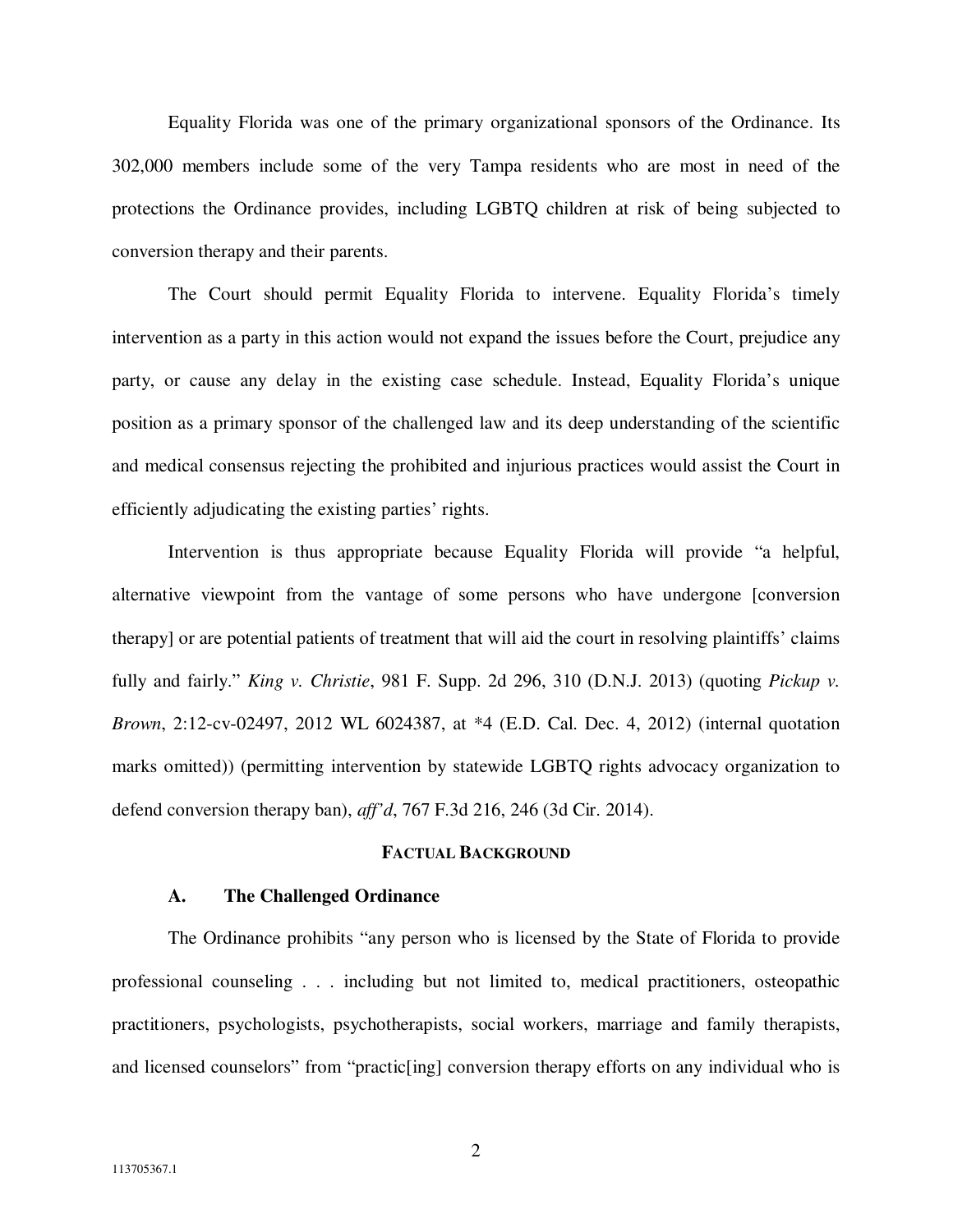a minor." Tampa, Fla. Code of Ordinances §§ 14-311, -312. The Ordinance defines "conversion therapy" as "any counseling, practice or treatment performed with the goal of changing an individual's sexual orientation or gender identity." *Id.*§ 14-311.

In enacting the Ordinance, the Tampa City Council found that "being lesbian, gay, bisexual, transgender, or questioning is not a mental disease, mental disorder, mental illness, deficiency, or shortcoming," a fact that has been "recognized by major professional associations of mental health practitioners and researchers in the United States and elsewhere for nearly 40 years." Tampa, Fla., Ordinance No. 2017-47, at 1, 4 (Apr. 6, 2017).

Moreover, the Council made specific legislative findings to explain the need for the Ordinance. These findings summarized the conclusions of no fewer than thirteen professional associations and governmental agencies that conversion therapy has not been shown to be effective and that it can pose critical health risks, particularly to minors.

 In light of its legislative findings regarding this medical and professional consensus, the Council concluded that "Tampa has a compelling interest in protecting the physical and psychological well-being of minors, including but not limited to lesbian, gay, bisexual, transgender, and questioning youth, and in protecting its minors against exposure to serious harms caused by sexual orientation and gender identity change efforts." *Id.* at 4.

 The City Council approved the Ordinance unanimously. Mayor Bob Buckhorn signed the Ordinance on April 10, 2017. It went into effect immediately.

#### **B. Equality Florida Was Involved In The Enactment Of The Ordinance**

As part of Equality Florida's mission of combatting harassment and discrimination against LGBTQ Floridians, Equality Florida has supported the enactment of LGBTQ civil rights laws at the state, county, and municipal levels. Declaration of Nadine Smith (Smith Decl.), filed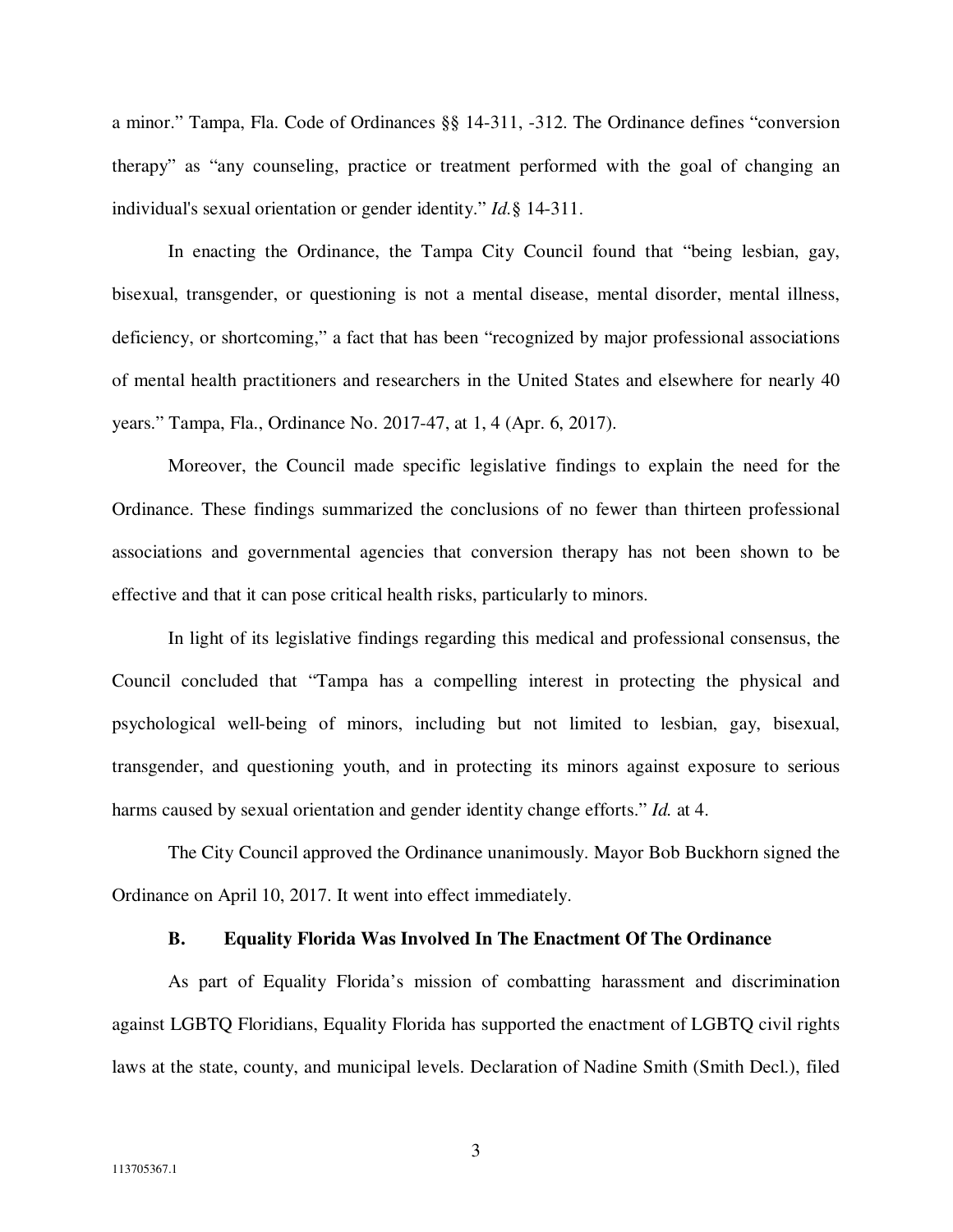concurrently herewith ¶¶ 2–3. Equality Florida was actively involved in the enactment of the Ordinance.

More specifically, Equality Florida drafted the Ordinance. *Id.* ¶ 5. Equality Florida's Development Director and other members testified in person before the City Council in favor of the Ordinance. *Id.* 

### **C. Plaintiffs' Challenge to the Ordinance**

Plaintiffs include one Florida licensed marriage and family therapist (LMFT) and one individual whose Florida LMFT application is still pending, both of whom wish to practice conversion therapy with minors. Dkt. 1 at ¶¶ 14–15. Plaintiffs' Complaint alleges that the Ordinance violates their constitutional rights as well as those of their minor clients and their clients' parents. *Id.* at ¶¶ 4–10. Plaintiffs therefore seek to enjoin Tampa from enforcing the Ordinance permanently; they also seek a declaratory judgment that the Ordinance is unconstitutional under both the United States and Florida constitutions; and they seek actual and nominal damages. *Id.* at 34–37.

Plaintiffs filed a motion for a preliminary injunction concurrently with the filing of their Complaint. Dkt. 3. On December 18, 2017, the Court granted the City an extension to file its responses to the Complaint and Motion for Preliminary Injunction, which are now due on January 12, 2018. Dkt. 19. In keeping with this schedule, proposed Intervenor-Defendant Equality Florida is filing its proposed Motion To Dismiss and its proposed Opposition to Plaintiffs' Motion for Preliminary Injunction concurrently with this motion.

#### **ARGUMENT**

 As explained below, Equality Florida satisfies the threshold requirements for permissive intervention. Rule 24(b) of the Federal Rules of Civil Procedure permits intervention by any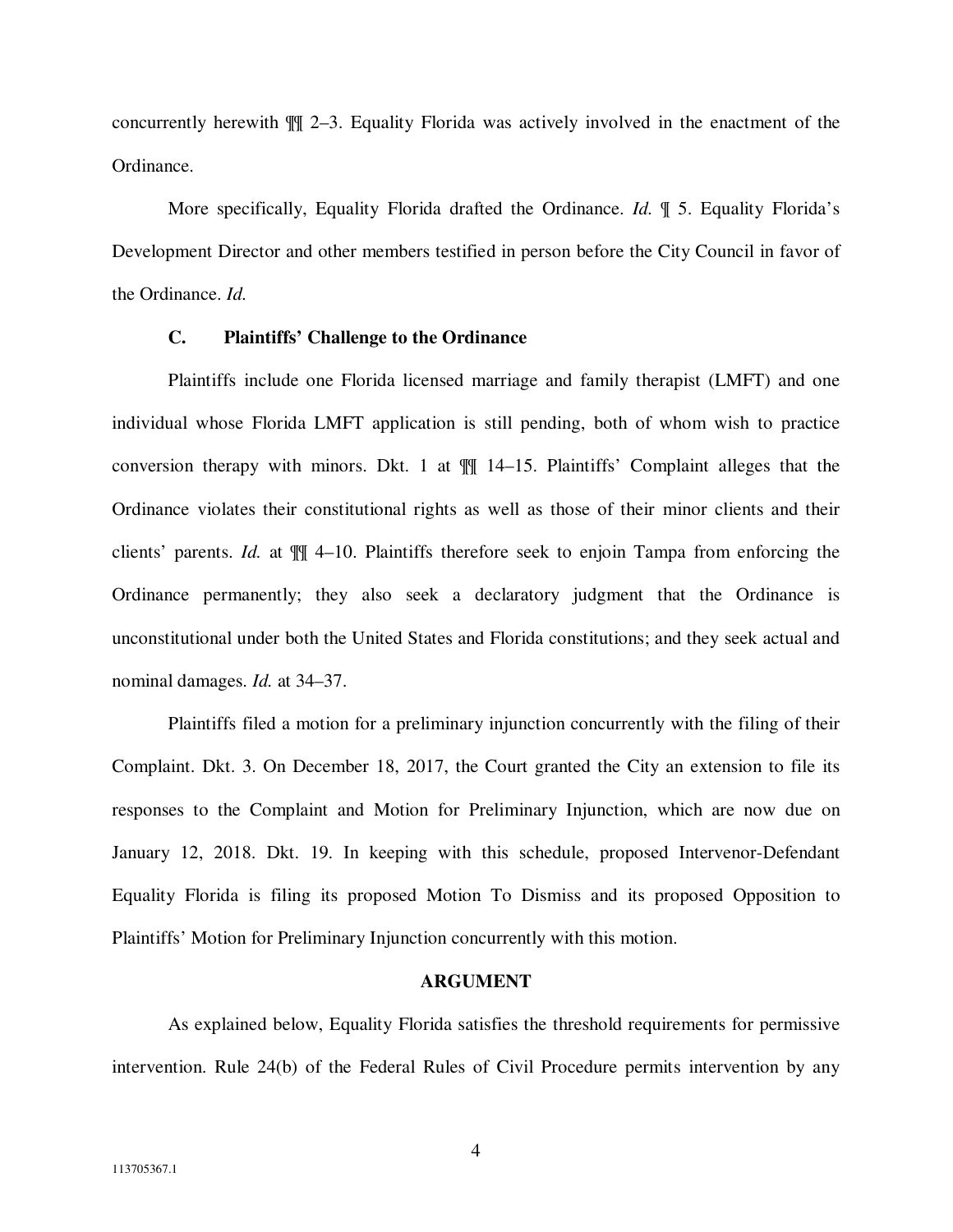party so long as (1) its motion is timely; (2) it has a claim or defense that shares a common question of law or fact with the main action; and (3) its intervention will not cause undue delay or prejudice the rights of the original parties. Fed. R. Civ. P. 24(b); *Chiles v. Thornburgh*, 865 F.2d 1197, 1213 (11th Cir. 1989).

 Because these conditions are met, this Court has broad discretion to permit intervention. *Chiles*, 865 F.2d at 1213 (citing *Sellers v. United States*, 709 F.2d 1469, 1471 (11th Cir. 1983)). As also explained below, there are compelling reasons for the Court to permit Equality Florida to intervene.

## **I. EQUALITY FLORIDA SATISFIES THE THRESHOLD REQUIREMENTS FOR PERMISSIVE INTERVENTION**

As a threshold matter, Equality Florida's motion for intervention is timely, addresses the same issues raised in the underlying action, and will not cause delay or prejudice the rights of Plaintiffs or the City.

#### **a. Equality Florida's Motion Is Timely**

The Eleventh Circuit has articulated four factors to evaluate the timeliness of a motion to intervene: (1) the length of time the putative intervenor knew (or should have known) of the interest in the case; (2) the prejudice to the existing parties due to the intervenor's failure to move for intervention immediately; (3) the prejudice to the intervenor if the motion is denied; and (4) any unusual circumstances that militate for or against a timeliness determination. *Georgia v. U.S. Army Corps of Engineers*, 302 F.3d 1242, 1259 (11th Cir. 2002) (citing *Chiles*, 865 F.2d at 1213).

Equality Florida learned of this case the day it commenced. This motion comes barely more than a month later (including two intervening federal holidays). *See Chiles*, 720 F.2d at 1213 (ruling that a motion to intervene was timely when it was filed seven months after filing of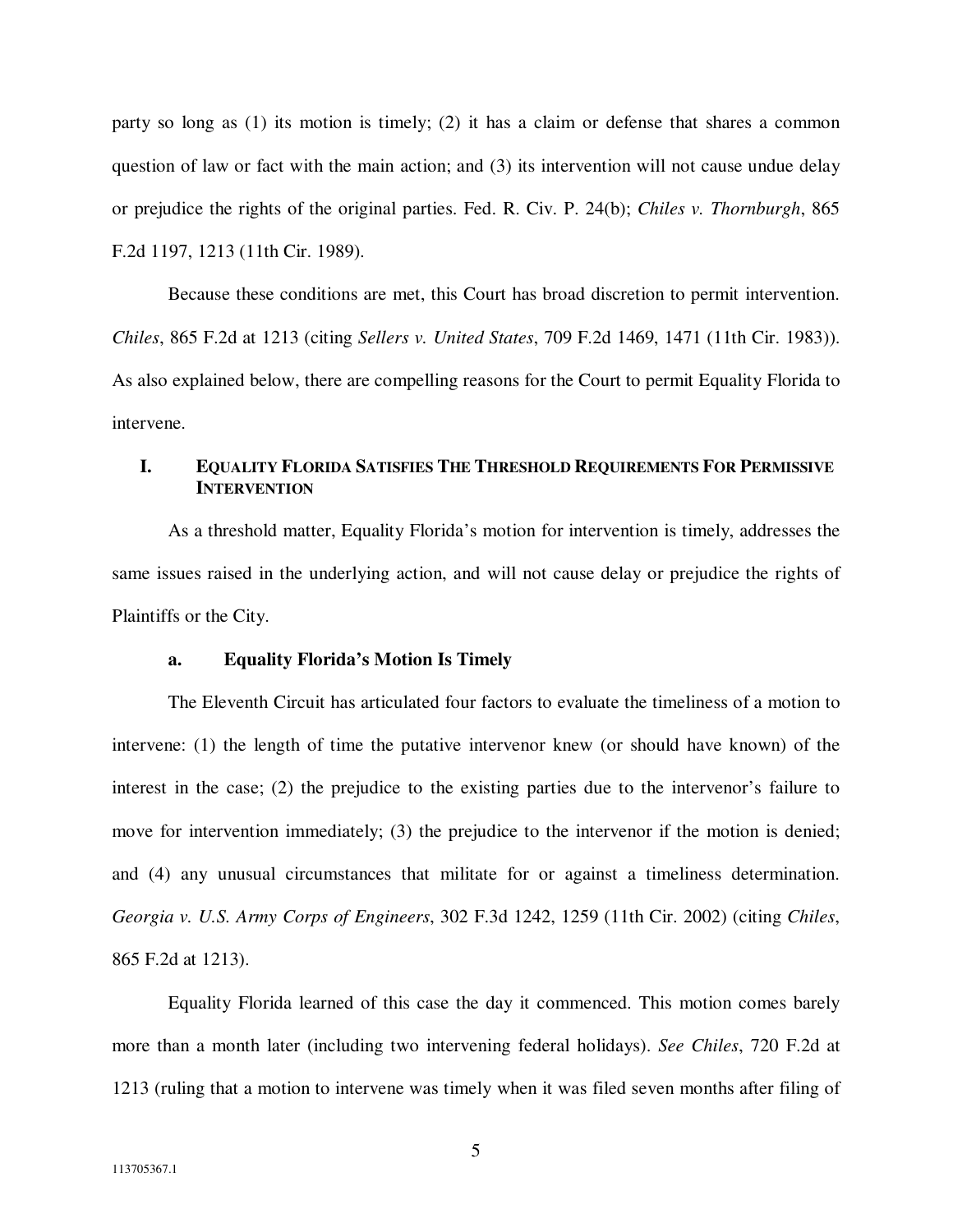complaint and three months after filing of motion to dismiss); *Georgia*, 302 F.3d at 1259 (permitting intervention six months after filing of complaint).

Moreover, the only significant action in the case thus far is Plaintiffs' filing of the litigation itself. This motion is filed concurrently with the City's first response to the Complaint. *See Georgia*, 302 F.3d at 1259 (noting that timeliness is not an issue before court takes significant action in a case).

Finally, as discussed further below, denying Equality Florida's motion to intervene could result in significant prejudice to its interests and those of its members. Equality Florida's motion is therefore timely, and the first element of permissive intervention is satisfied.

## **b. Equality Florida's Defense Of The Ordinance Raises Common Questions Of Law And Fact With the Main Action**

Equality Florida's motion also meets the requirement that a putative intervenor have a claim or defense that shares a common question of law or fact with the main action. Fed. R. Civ. P. 24(b)(1)(B); *Chiles*, 865 F.2d at 1213. Although Equality Florida would possess independent Article III standing to intervene in this case, the Eleventh Circuit does not require putative intervenors to do so. *Dillard v. Chilton Cty. Comm'n*, 495 F.3d 1324, 1336 (11th Cir. 2007) (quoting *Chiles*, 865 F.2d at 1213).

Instead, when the putative intervenor asserts identical or substantively similar positions and shares a common objective with one of the original parties, the requirement is easily satisfied. *See In re Bayshore Ford Trucks Sales, Inc*., 471 F.3d 1233, 1247 (11th Cir. 2006) (noting that requirement is satisfied when putative intervenor shows "how common questions of fact or law place<sup>[]</sup> it in the same stead as" one of the original parties). Equality Florida fully shares with the City the objective of defending the Ordinance as a valid, enforceable exercise of the City's power to protect its LGBTQ youth.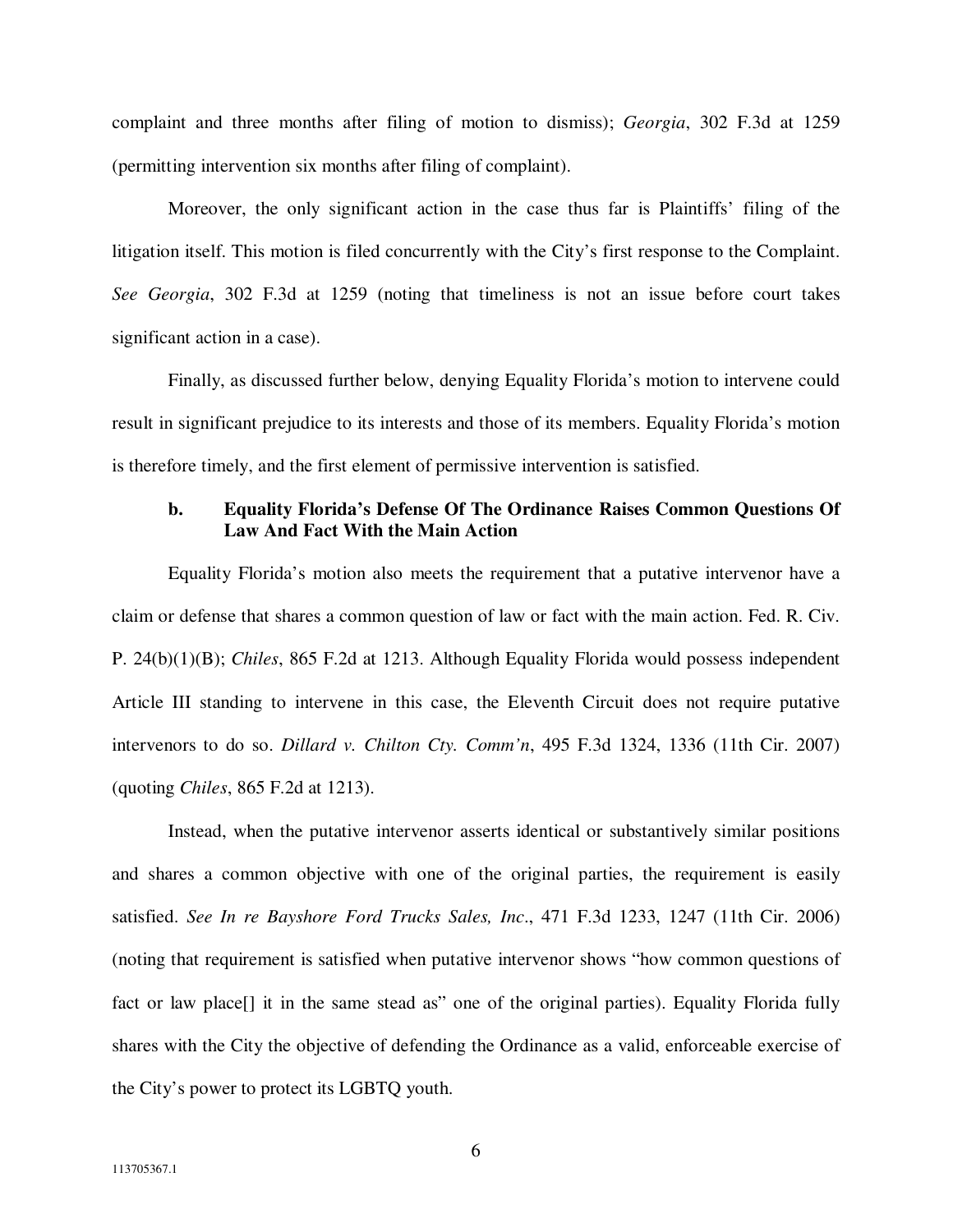Courts regularly permit public interest organizations to intervene as defendants in challenges to governmental actions the organizations supported. *See, e.g.*, *Ga. Aquarium, Inc. v. Pritzker*, 309 F.R.D. 680, 690–91 (N.D. Ga. 2014) (permitting animal welfare organizations to intervene in challenge to agency action denying permit to import marine mammals because organizations lobbied for permit denial). In such cases, the public interest organization and the governmental defendant share a common objective—the defense of the challenged law—and their claims are likely to overlap significantly. *Id.*

This same logic undergirded the courts' decisions to permit intervention by Equality Florida's sister organizations in previous conversion therapy ban challenges. *See King*, 981 F. Supp. 2d at 309 (permitting intervention by Garden State Equality); *Pickup*, 2012 WL 6024387, at \*4 (permitting intervention by Equality California). The second Rule 24(b) element is satisfied.

## **c. Equality Florida's Intervention Will Not Cause Undue Delay Or Prejudice The Rights Of The Original Parties**

Equality Florida's motion is timely, and granting permissive intervention will cause no undue delay. *See* Fed. R. Civ. P. 24(b)(3).

 The underlying litigation involves only two Plaintiffs and a single governmental Defendant, and Equality Florida is a single putative intervenor. Moreover, the Court has not yet taken any significant action in the case. The third Rule 24(b) element is therefore satisfied.

## **II. EQUALITY FLORIDA'S INTERVENTION WILL ASSIST THE COURT IN PROPERLY ADJUDICATING THE PARTIES' CLAIMS**

Because Equality Florida satisfies the threshold requirements for permissive intervention, Rule 24(b) authorizes the Court, in its discretion, to permit intervention. *Chiles*, 865 F.2d at 1213. Doing so would aid the Court's adjudication of this case for at least three reasons.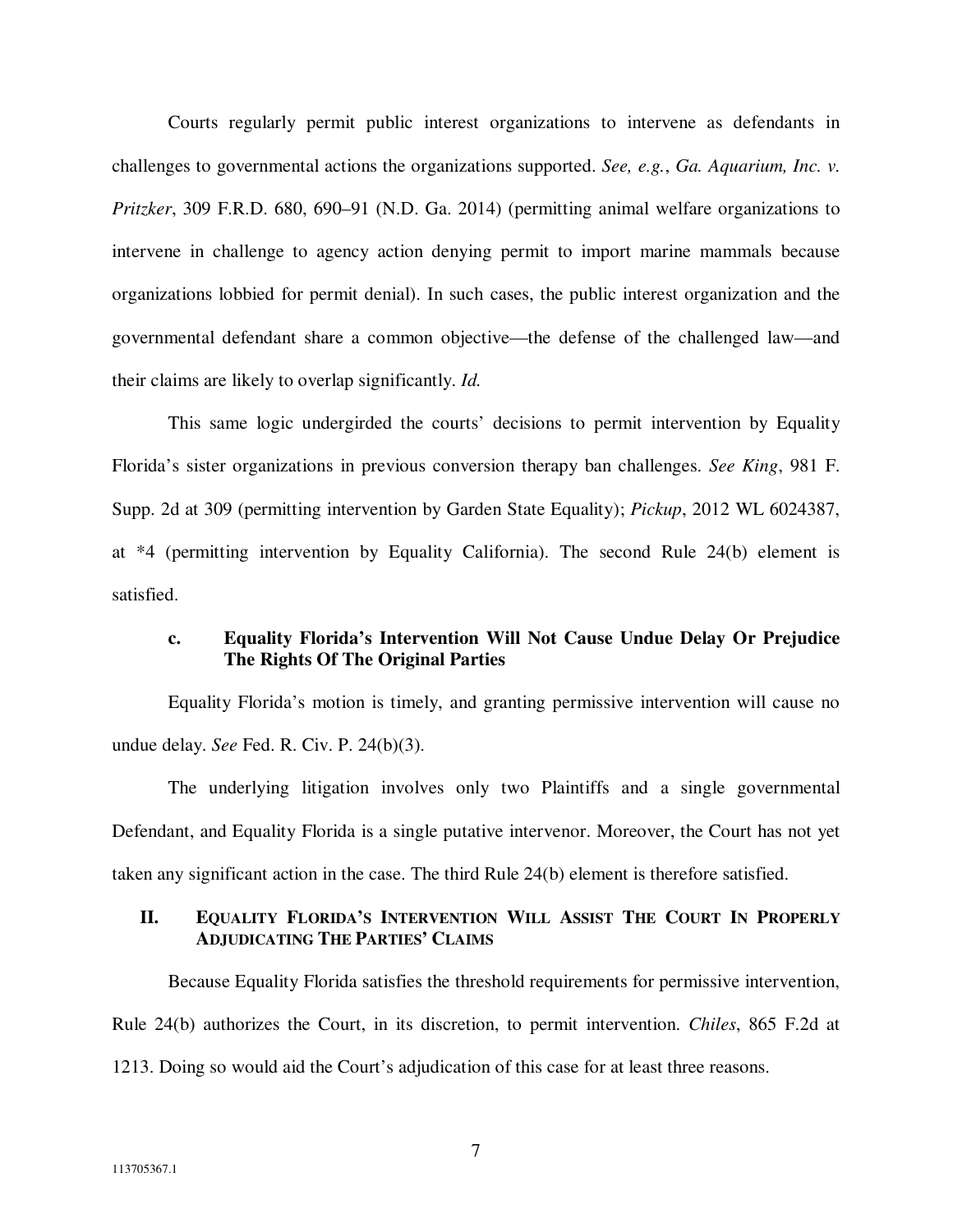First, the nature and extent of Equality Florida's interest supports intervention. Equality Florida has a direct interest in this litigation as the largest LGBTQ civil rights organization in Florida. Its mission includes efforts to enact laws that protect LGBTQ youth from harmful and discriminatory treatment. As a primary organizational sponsor of the challenged Ordinance, it was heavily involved throughout the process that led to its enactment.

Equality Florida therefore has a substantial and unique interest in the enforcement of the Ordinance that distinguishes it from the general public. *See Pritzker*, 680 F.R.D. at 690–91; *see also Pickup*, 2012 WL 6024387, at \*1–2 (noting that a ruling that conversion therapy ban was unconstitutional "would undercut [organization's] mission of protecting LGBT youth from harmful therapies.").

Second, Equality Florida will significantly contribute to the development of the record in this case and aid in the fair, efficient adjudication of the issues before the Court. *See King*, 981 F. Supp. at 310 (quoting *Pickup*, 2012 WL 6024387, at \*4) (noting that New Jersey LGBTQ advocacy organization's information about harms of conversion therapy would "provide a helpful, alternative viewpoint" to Plaintiffs' view that they are effective and safe).

Finally, Equality Florida's counsel includes the National Center for Lesbian Rights, which represented the LGBTQ advocacy organizations that intervened to defend the conversion therapy bans in New Jersey and California. In both cases, the LGBTQ advocacy organizations submitted briefs on the merits, as well as testimony from experts demonstrating the risk of severe harm to minors caused by conversion therapy.

#### **CONCLUSION**

 For these reasons, Equality Florida respectfully requests that the Court permit it to intervene as a party defendant under Rule 24(b).

8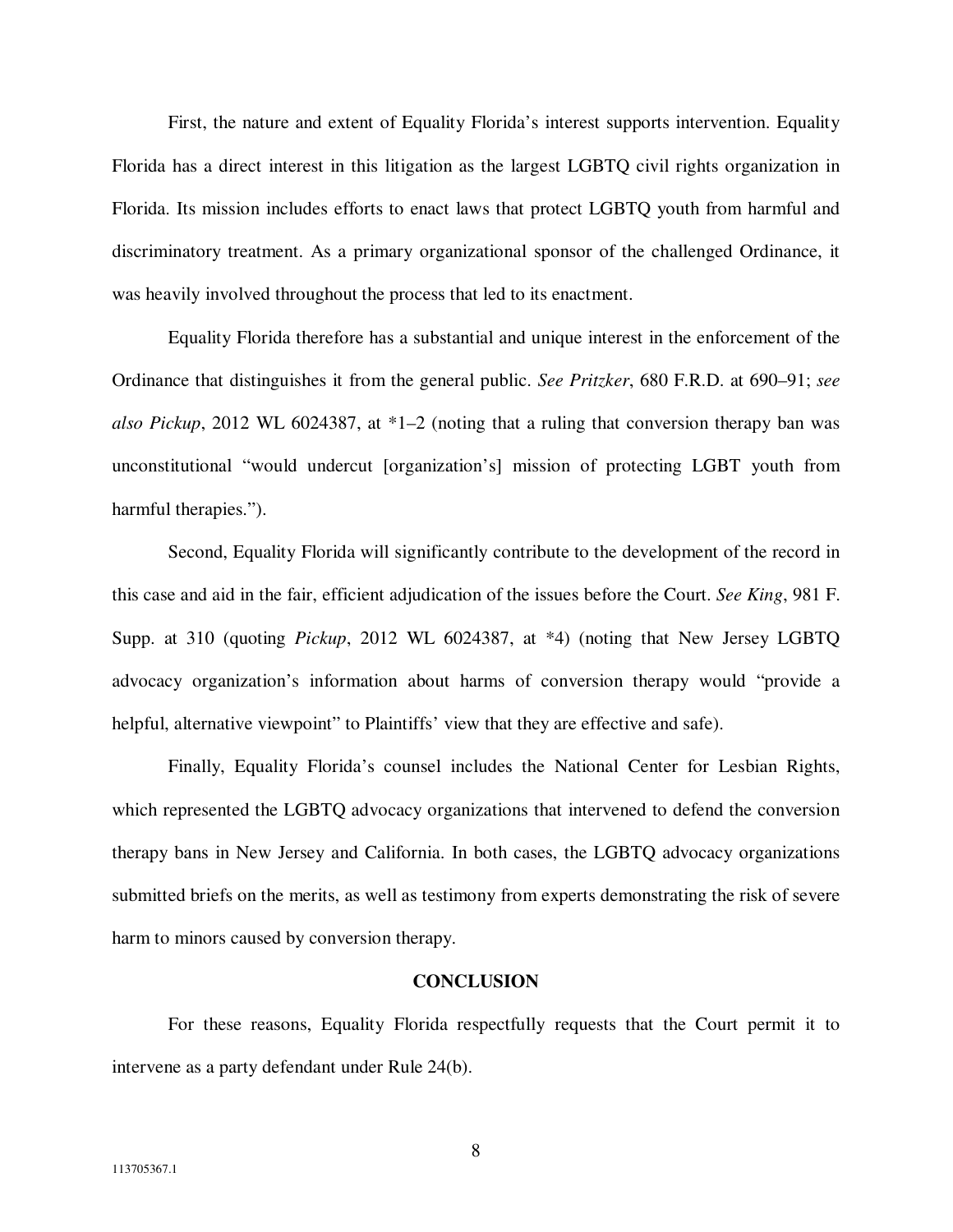#### **RULE 3.01(g) CERTIFICATION**

In accordance with Local Rule  $3.01(g)$ , Counsel for Intervenor-Defendant Equality Florida certifies that on January 11, 2018, the undersigned conferred with Counsel for Plaintiffs and Counsel for Defendant concerning this Motion to Intervene. Counsel for Plaintiffs represents that Plaintiffs oppose the motion. Counsel for Defendant represents that Defendant does not oppose the motion.

Respectfully submitted,

 /s/ *Sylvia Walbolt*  Sylvia H. Walbolt Florida Bar No. 0033604 swalbolt@carltonfields.com Brian C. Porter Florida Bar No. 0120282 bporter@carltonfields.com CARLTON FIELDS JORDEN BURT, P.A. 4221 W. Boy Scout Boulevard Tampa, FL 33607-5780 Telephone: (813) 223-7000 Facsimile: (813) 229-4133

\*Shannon Minter sminter@nclrights.org \*Christopher Stoll cstoll@nclrights.org NATIONAL CENTER FOR LESBIAN RIGHTS 870 Market Street Suite 370 San Francisco, CA 94102 Telephone: (415) 392-6257 \*Pro Hac Vice Applications Forthcoming

\*Scott McCoy Florida Bar No. 1004965 scott.mccoy@splcenter.org \*David Dinielli david.dinielli@splcenter.org \*John Tyler Clemons tyler.clemons@splcenter.org